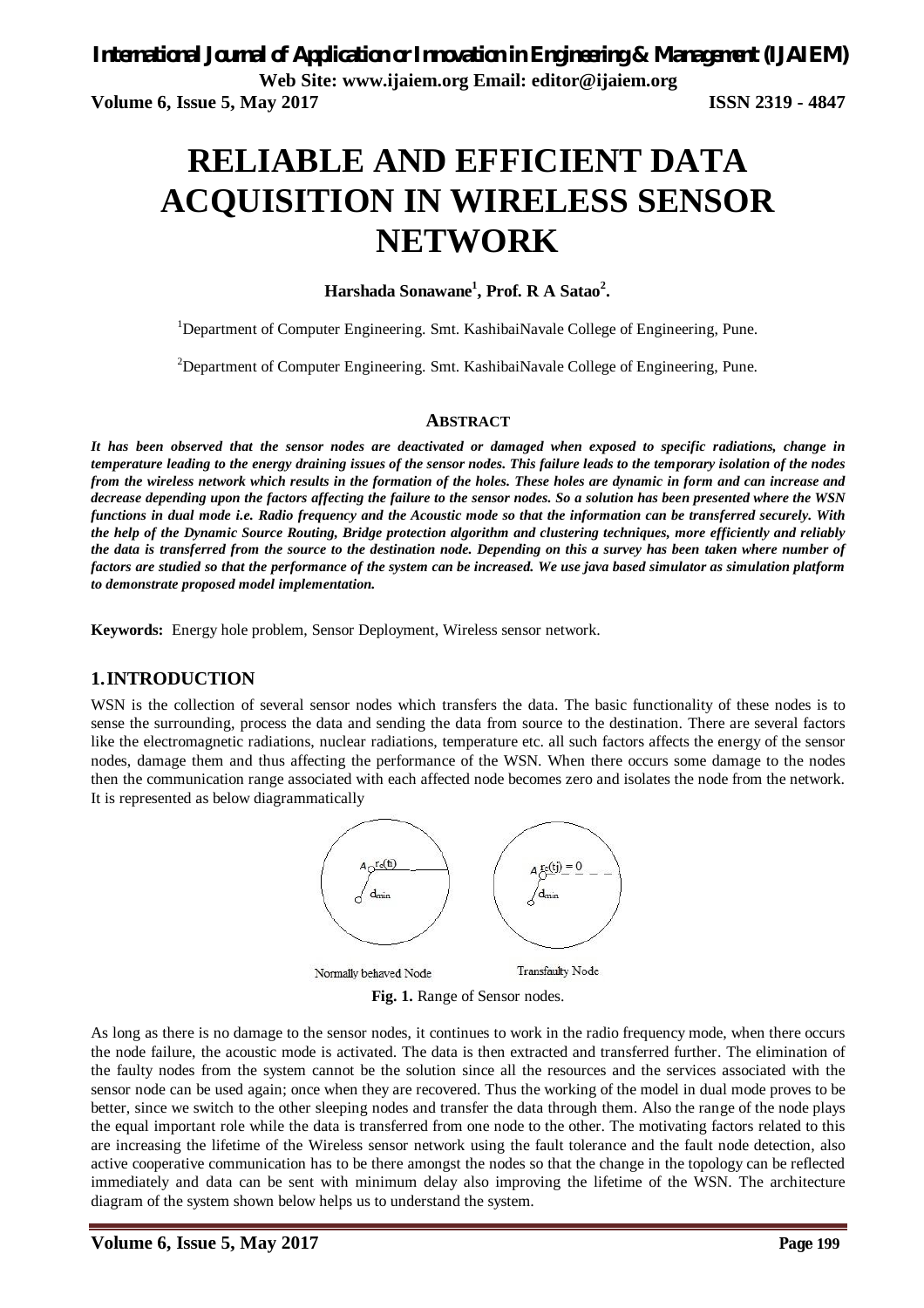# *International Journal of Application or Innovation in Engineering & Management (IJAIEM)* **Web Site: www.ijaiem.org Email: editor@ijaiem.org**

### **Volume 6, Issue 5, May 2017 ISSN 2319 - 4847**



ARCHITECTURE OF THE RELIABLE AND EFFICIENT DATA ACQUISITION IN WSN. **Fig. 2.** Proposed Architecture.

### **2.REVIEW OF LITERATURE**

The paper presented provides us with the details of how the dual mode i.e. radio frequency and the acoustic mode can be implemented for the effective and efficient data transfer. This emphasized on the data extraction process. Due to the proposed system the data can be sent more efficiently [1]. In the paper presented a solution for distributing symmetric keys and network access control in a WSN using IBC is proposed. The proposed scheme was evaluated against wellknown attacks on a WSN and found to perform well. Several groups implement for Tate pairing in hardware but are targeting the latency metric and also Field Programmable Gate Arrays (FPGAs) rather than energy and an ASIC, therefore these contributions lack over the suggested theory which is several magnitudes higher than what is achieved by implementing the pairing in hardware, and too high for the limited energy available to a node. Work is needed in order to implement other components of the scheme such as the elliptic curve point multiplication and exponentiation in the field [2].

In this paper authors proposed an adaptive sampling algorithm that estimates online the optimal sampling frequencies for sensors. This approach, which requires the design of adaptive measurement systems, minimizes the energy consumption of the sensors and, incidentally, that of the radio while maintaining a very high accuracy of collected data. It can perform similar to a fixed-rate scheme where the sampling frequency is known in advance. This approach results in a corresponding energy saving of both the sensor and the radio. Conclusion strongly depends on the specific sensor, whose power consumption is significantly larger than that of the radio [3].

In a pollution attack, the adversary maliciously alters some of the stored encoded packets, which results in the incorrect decoding of a large part of the original data upon retrieval. Authors proposed algorithms to detect and recover from such attacks. This paper can be applied in any coding-based distributed storage in application, be it in the domain of peer to peer file distribution or in wireless sensor networks. In particular, this approach does not require the storage nodes to perform additional coding on or to add additional information to the encoded packets. Proposed algorithm is effective and extremely efficient both in terms of communication and computational overhead. It does not scale up to very large systems in terms of computational complexity [4].

Authors developed adaptive fault-tolerant quality of service (QoS) control in algorithms depends on hop-by-hop data transmission utilizing "source" and "path" redundancy, with the goal to satisfy application QoS requirements while prolonging the lifetime of the sensor system. Algorithm which incorporates path and source redundancy mechanisms to satisfy query QoS requirements while maximizing the lifetime of query-based sensor networks. Future work: provide a more detailed analysis of the effect of network dynamics on MTTF, such as more energy may be consumed by some SNs over others or some SNs may fail earlier than others [5].

The paper proposes a distributed management function, called virtualized network management function(vNMF), to detect sensor failure to virtualized services. vNMF detects the failures by monitoring physical-layer statistics that are processed with a self-organizing map algorithm. Memory leaks and network traffic failures can be successfully detected and that and the accuracy of failure detection can be significantly improved compared to common k-means clustering. The proposed vNMF is expected to facilitate scalable network management toward more complex network virtualization environments in the future work [6].

A mechanism for dielectric charge trapping and its effect on the electrostatic force is proposed. Of notable significance is the susceptibility of GaAS MEMS devices to radiation effects, as found in this work. Such effects, if present, may be eliminated with proper design techniques, as demonstrated in the alternate RSC switch configuration. It is strongly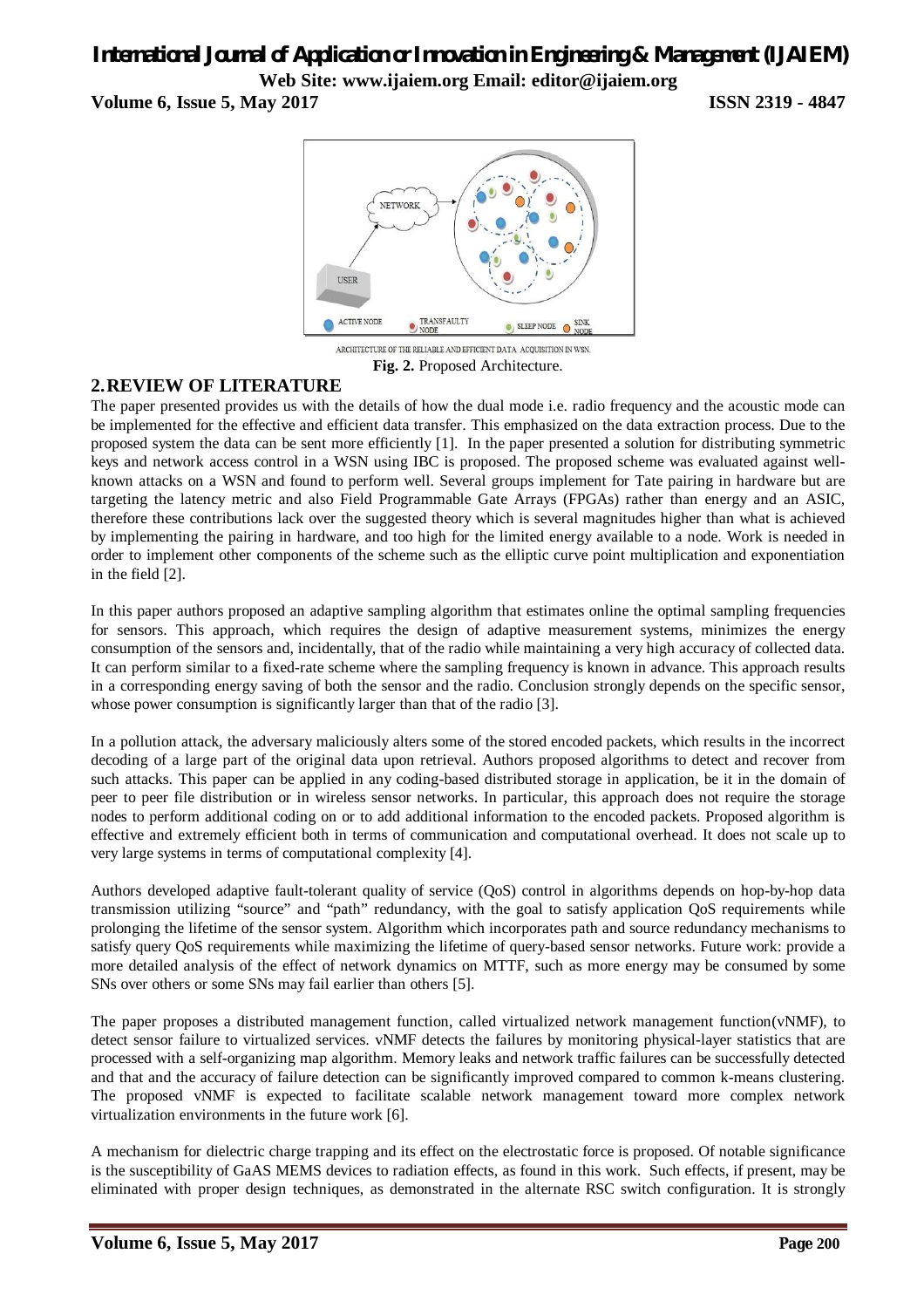# *International Journal of Application or Innovation in Engineering & Management (IJAIEM)* **Web Site: www.ijaiem.org Email: editor@ijaiem.org Volume 6, Issue 5, May 2017 ISSN 2319 - 4847**

recommended that devices of this type be thoroughly characterized for radiation effects prior to use in systems with a space or nuclear radiation environments[7].

The problem of decentralized detection in wireless sensor networks in the presence of one or more classes of malicious nodes. Binary hypothesis testing is considered where the honest nodes transmit their binary decisions to the fusion centre (FC), while the misbehaving nodes transmit fictitious messages the problem of decentralized detection in wireless sensor networks in the presence of many more classes of malicious nodes. Binary hypothesis testing is implemented where the reliable nodes sends their binary decisions to the fusion centre (FC), while the misbehaving nodes transmit fictitious messages [8].

Authors present a data-sensitive analysis of the algorithm's running time, which describes that the algorithm work faster as the independently between clusters increases. Second, a number of empirical studies both on synthetically generated data and on real data sets from applications in colour quantization, data compression, and image segmentation. A simple and efficient implementation of Lloyd's k-means clustering algorithm, which we call the filtering algorithm. The advantage of this algorithm is it requires a kd-tree as the only major data structure. This algorithm is quite complex and does not provide significantly faster running time in practice [9].

Proposes a new routing algorithm (Master/Slave) for discovery and recovery of the routing path efficiently. The primary path, secondary path and the segmentation process helps to navigate the data from the non-faulty nodes [10]. Also multipath routing helps transfer data simultaneously thus by reducing delay and congestion in the network [12].The paper proposes a theory where the bridge nodes are protected by giving some of the responsibilities of the sink nodes to the other nodes. It prevents the apparition of the additional bridge nodes. The paper discusses the advantages of multipath routing and proposed an effective solution for finding multiple paths depending upon the demand of quality of service from the network [15][16][17].

The disadvantage is that the algorithm sacrifices the length of some routes in order to distribute the routes away from the critical area [11].In this work analysis of the energy consumption of a WSN node is analysed with proposed node. With the help of this the estimated lifetime of the battery can be increased significantly [14]. It is observed that sensors are used for forwarding data to sink directly so as to reduce energy consumption, packet loss and delay [13].

### **3.SYSTEM ARCHITECTURE**

Proposed clustering aims to associate every node with one cluster. Every node does not violate the admissible degree constraint, and every cluster does not compromise the size limit, while forming the cluster. The number of cluster in the network is restricted to a minimum of N/S, N is less than C, C is less than N/S,  $(N < C < N/S)$ .

Where, N is the number of nodes in the sensing area. Proposed system uses two types of nodes in the network (a) normal-behaved node. (b) Trans-faulty node.

### **4.SYSTEM OVERVIEW**

Proposed system network uses sensor nodes with double mode of data acquisition i.e. RF and acoustic. It was observed that the communication range for the radio frequency mode was 90m and that in acoustics mode was 70m, also instead of wasting the time in activating the sleeping nodes and working in acoustics mode, it was logical to try to do the maximum data transfer in the radio frequency mode only. To get huge coverage within a radiation affected area, the sensor nodes in the area which are affected or damaged deactivates and sleeping nodes become activated. Then the nodes function into the acoustic communication mode after detecting themselves to be affected by radiations. For the better performance of the system, the Dynamic source Routing protocol has been used. This forms a route on demand when transmitting node requires one. This uses source routing instead of relying on the routing table at each intermediate device.

Due to several energy issues and considering the lifetime of the network as one of the key factor for the proper functioning of the WSN, a bridge protection algorithm has also been implemented which reduces the chances of the network fragmentation.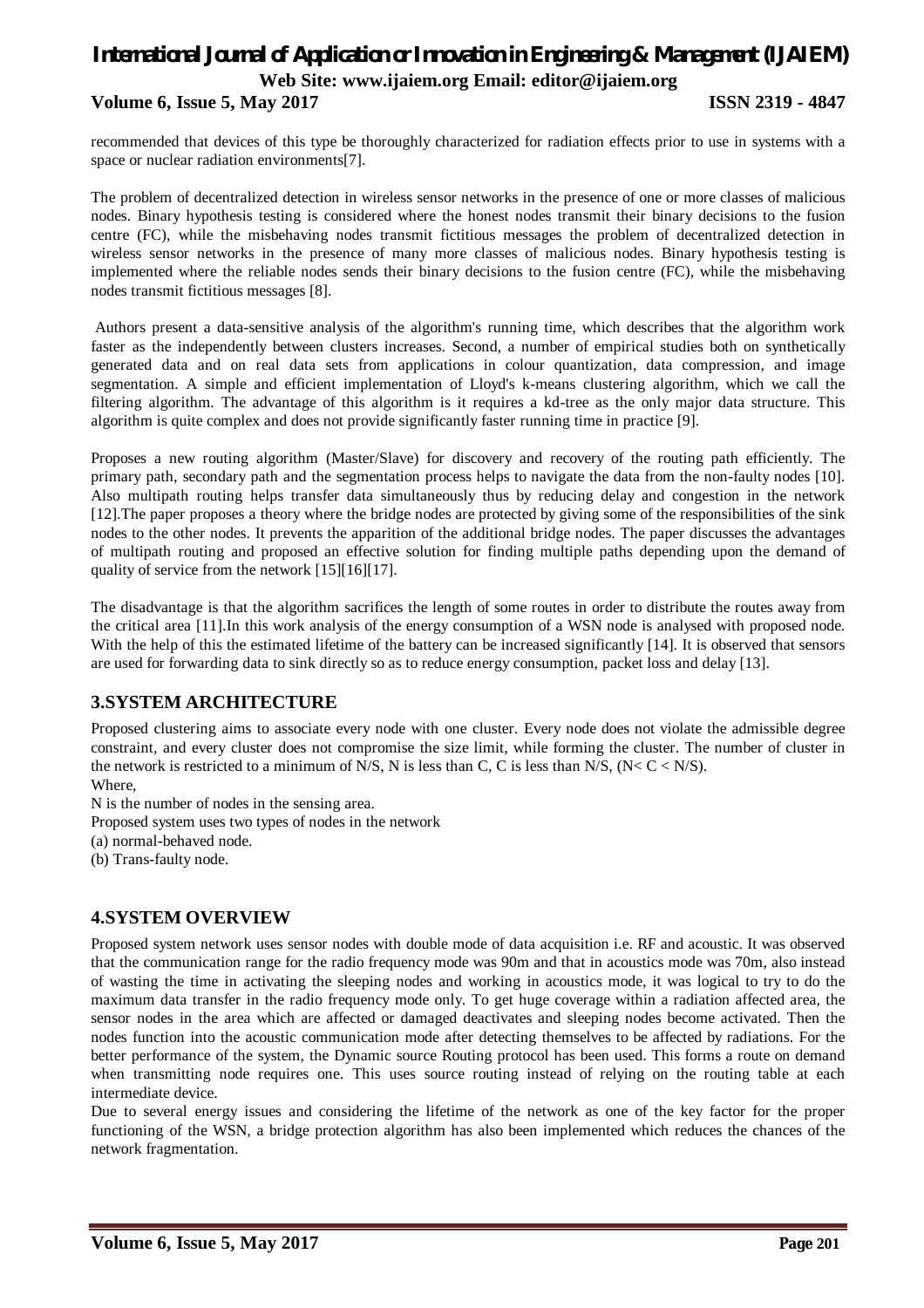# *International Journal of Application or Innovation in Engineering & Management (IJAIEM)*

**Web Site: www.ijaiem.org Email: editor@ijaiem.org**

**Volume 6, Issue 5, May 2017 ISSN 2319 - 4847**

### **5.SOFTWARE REQUIREMENT SPECIFICATION**

#### **In order to implement this project we shall be undergoing the following steps.**

- 1. Create wireless sensor network for data collection.
- 2. Design cluster based wireless sensor network for data acquisition.
- 3. Determining the energy of nodes and considering the trans-faulty nodes in WSN.
- 4. Determine radio frequency mode for sensor network.
- 5. Choose of source and destination nodes.
- 6. Moving sensor across cluster for data collection in WSN.
- 7. Perform routing by using the shortest path for route discovery.
- 8. Fault detection and recovery for the wireless sensor nodes.
- 9. Assign trust value to sensor node from routing table.

10. Energy efficient data collection in the presence of WSN.

To implement above system we used the below mentioned operating system, front end and the tool for the programming.

#### **Platform:**

Operating System : Windows7 Front End : Java Swing (Simulation) Tool : Eclipse Luna

#### **Mathematical Model**

Let WSN= (node, links) denote the topology of the network. Consider that node j is neighbor node i. It is shown by  $T(i,$ n) which is the trust value for node j assigned by node i.

Tj (i, n) is topology computed by,

 $T(i, n) =$ Fij(n) / Nij(n) (1)

Where,

 $Nij(n)$  = the number of packets that have been received by at time .

 $Fi(**n**)$  = the frequency of packets that have been received by

at time . We shall calculate the trust value of sensor using the

average model i.e. using (n+1)th topology  $(i, n+1) = aa.Tj(i,n) + (1-a).Tj(i,n+1)$  (2)

Where,

 $Ti(i,n+1)$  is node is trust value measured by node during the  $(n+1)$ th topology updating cycle. Weighting factor used to trade-off between current measurement and previous estimation is considered and represented as below a and its value lie between 0-1.

### **6.RESULT**

The project currently shows how the network can be generated and it also gives us the choice to decide the number of nodes to deploy and the source and the destination node. The system considers the time factor for each node involved in the transmission process. The GUI of the system is as shown below.



**Volume 6, Issue 5, May 2017 Page 202**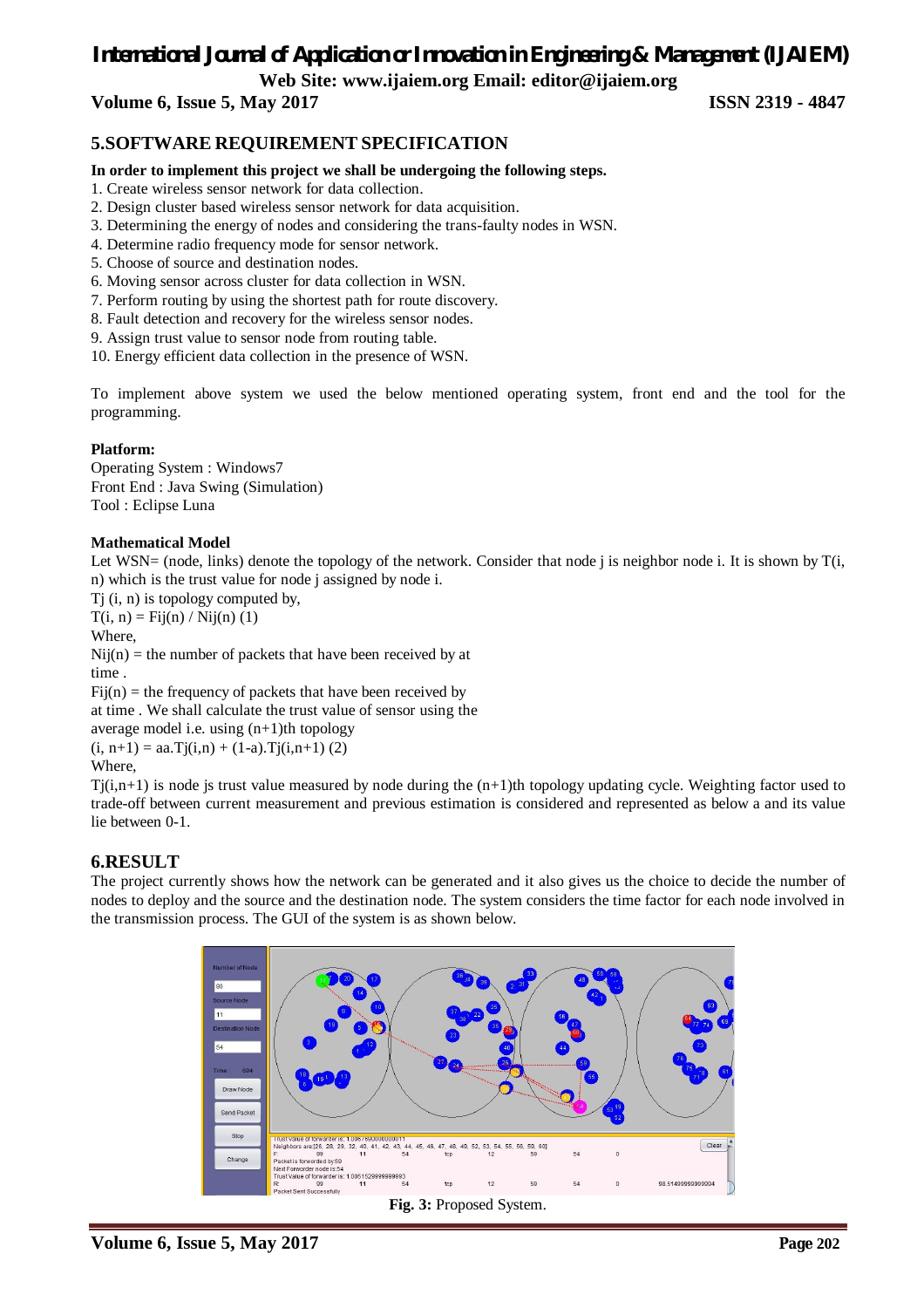## *International Journal of Application or Innovation in Engineering & Management (IJAIEM)* **Web Site: www.ijaiem.org Email: editor@ijaiem.org Volume 6, Issue 5, May 2017 ISSN 2319 - 4847**

The user has added 80 nodes and choose  $11<sup>th</sup>$  node as a source node and the  $54<sup>th</sup>$  node as a destination node. All these nodes get distributed randomly in the 4 specified clusters or regions. The clustering of nodes improves the performance and routing of the system. The figure also shows the multiple paths so that the packet reaches till the destination node. The results for the above mentioned system is as below.



The graph shows that the delay is less and it is maintained even when the time value goes on changing. The consistent and low delay values helps us to understand that the system sucessfully managed to transfer the data with less delay value.

The next graph is of the packet delivery ratio Vs. time which shows that the packet has been delivered at a greater ratio while the time value goes on increasing.



The next graph shows the Packet Loss ratio. In this again it has been observed that the packets los issues almost becomes zero as the times changes. Which means that there is very less packet loss ratio. This also helps us to understand that the packets are not affected by the energy of the sensor nodes.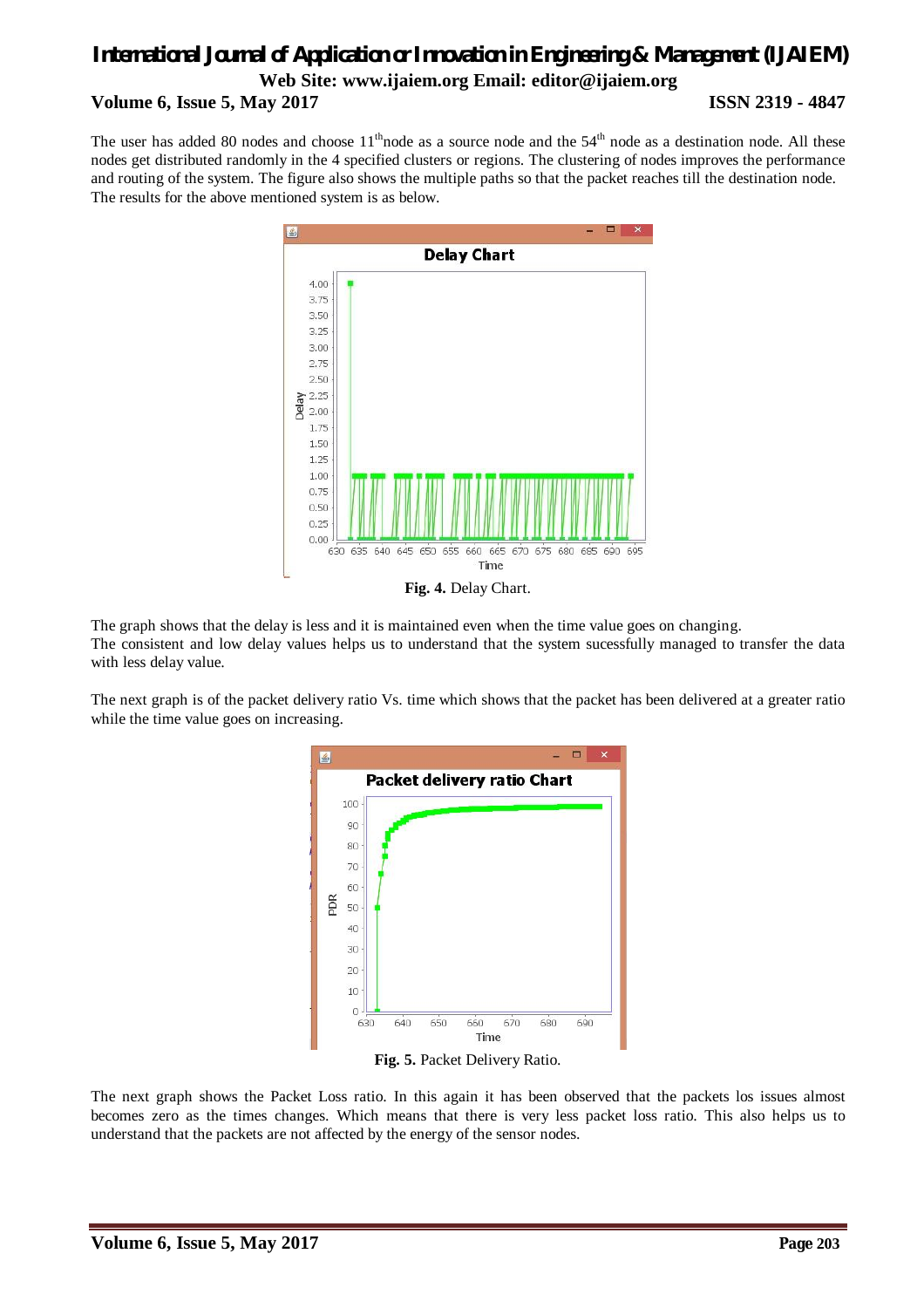# *International Journal of Application or Innovation in Engineering & Management (IJAIEM)*

**Web Site: www.ijaiem.org Email: editor@ijaiem.org**

**Volume 6, Issue 5, May 2017 ISSN 2319 - 4847**



**Fig. 6.** Packet Loss Ratio.

### **7. CONCLUSION**

Reliable and efficient WSN is the need of the today's communication technology and has been able to capture the attention of several researchers. The dual mode working of the sensor nodes in the WSN has been able to reduce the delay. The lifetime is improved by not eliminating the nodes directly when then go in the isolation state. Energy of the node being one of the several important factors, has to be worked upon by monitoring and with the help of the knowledge acquired by the survey. It also motivates to consider the mobile nodes and not just the stationary nodes and we can improve the computational power by optimal sensor deployment in wireless sensor network. Additionally proposed work managed to implement the resource in the presence of faulty nodes in the network. The comparison with the existing system is also mentioned.

| Sr. no         | Existing system                                                                                                            | Proposed system                                                                                                                            |
|----------------|----------------------------------------------------------------------------------------------------------------------------|--------------------------------------------------------------------------------------------------------------------------------------------|
| 1              | The path is already decided for the packet<br>transmission and does not undertake the energy<br>level of the sensor nodes. | The path is decided using the<br>shortest path algorithm and<br>considers only those nodes<br>whose energy level is more.<br>Thus the data |
| $\overline{2}$ | The data packets are sent to the every node so the<br>time and energy of the nodes is wasted                               | The data is transferred only to<br>the cluster heads and then to<br>the destination node. Thus<br>saving the energy of the node.           |
| 3              | The failure of the nodes and hole generation can<br>lead to the network fragmentation.                                     | In order to save the network<br>from the fragmentation, we<br>use the bridge protection<br>algorithm making the network<br>more Reliable.  |

**Table 1**. Comparison table with the existing system.

#### **Table 2.** Comparison table of proposed and existing technical terms.

| Goals                      | <b>Existing System</b> | Proposed System%                        |
|----------------------------|------------------------|-----------------------------------------|
| Throughput                 | 60                     | 80                                      |
| <b>Communication Range</b> | 30m sensing            | with<br>Radio<br>Frequency<br>clustered |
| Algorithm                  | ReDast                 | Shortest Path                           |
| Security                   | Network protection     | Bridge Protection by Node<br>security   |
| Protocol                   | <b>DSDV</b>            | <b>DSR</b>                              |